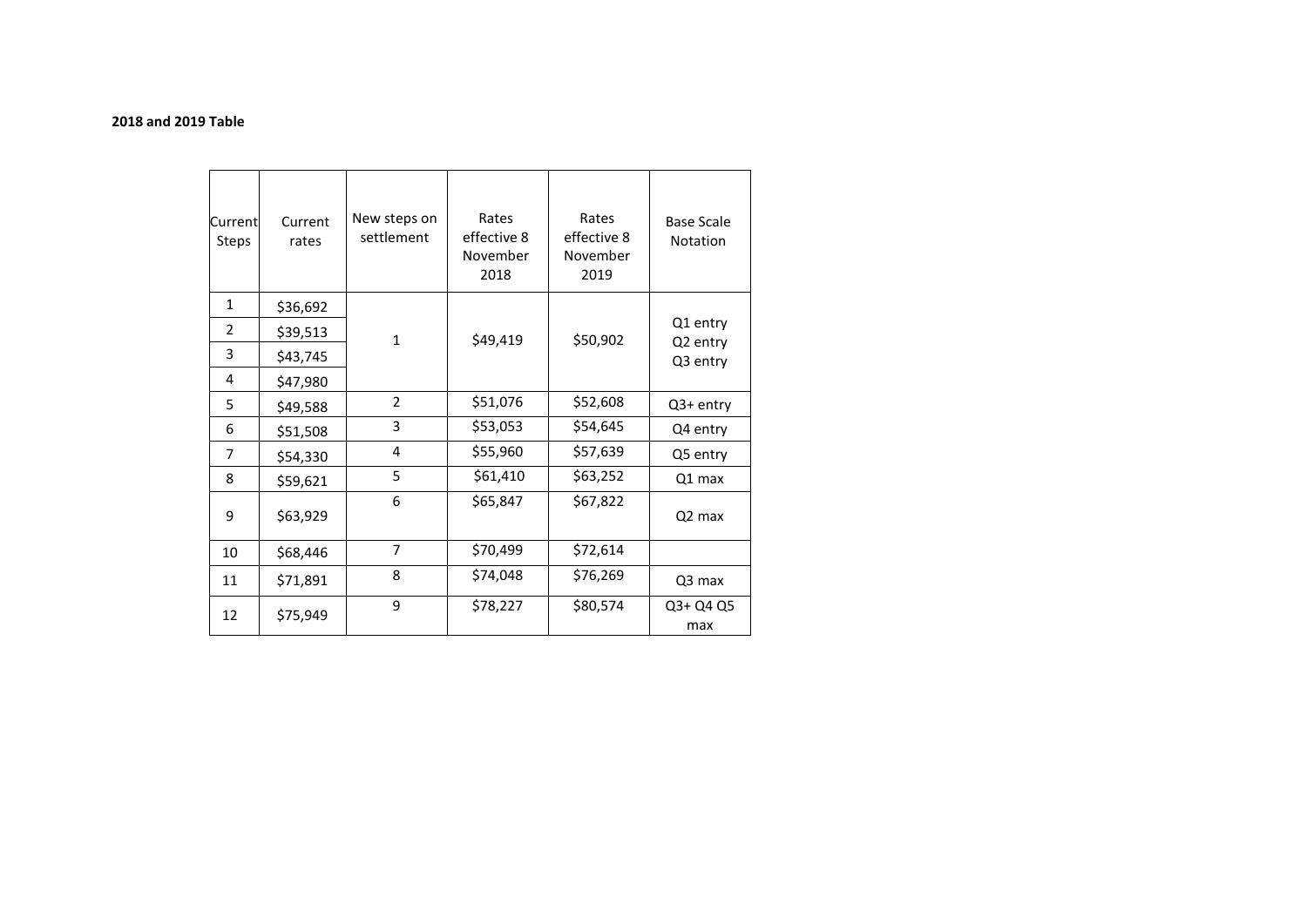#### **2020 Table**

| 2019 steps     | Rates<br>effective 8<br>November<br>2019 | 2019 Base<br>Scale<br>Notation   | November<br>2020 steps | Rates<br>effective 8<br>November<br>2020 | 2020 Base<br>Scale<br>Notation   |
|----------------|------------------------------------------|----------------------------------|------------------------|------------------------------------------|----------------------------------|
| $\mathbf{1}$   | \$50,902                                 | Q1 entry<br>Q2 entry<br>Q3 entry | 1                      | \$52,429                                 | Q1 entry<br>Q2 entry<br>Q3 entry |
| $\overline{2}$ | \$52,608                                 | Q3+ entry                        | $\overline{2}$         | \$54,186                                 | Q3+ entry                        |
| 3              | \$54,645                                 | Q4 entry                         | 3                      | \$56,284                                 | Q4 entry                         |
| 4              | \$57,639                                 | Q5 entry                         | 4                      | \$59,368                                 | Q5 entry                         |
| 5              | \$63,252                                 | Q1 max                           | 5                      | \$65,149                                 |                                  |
| 6              | \$67,822                                 | Q2 max                           | 6                      | \$69,857                                 |                                  |
| $\overline{7}$ | \$72,614                                 |                                  | 7                      | \$74,793                                 |                                  |
| 8              | \$76,269                                 | Q3 max                           | 8                      | \$78,557                                 |                                  |
| 9              | \$80,574                                 | Q3+ Q4 Q5<br>max                 | 9                      | \$82,992                                 | Q1, Q2,<br>Q3M                   |
|                |                                          |                                  | 10                     | \$85,481                                 | Q3+ Q4 Q5<br>max                 |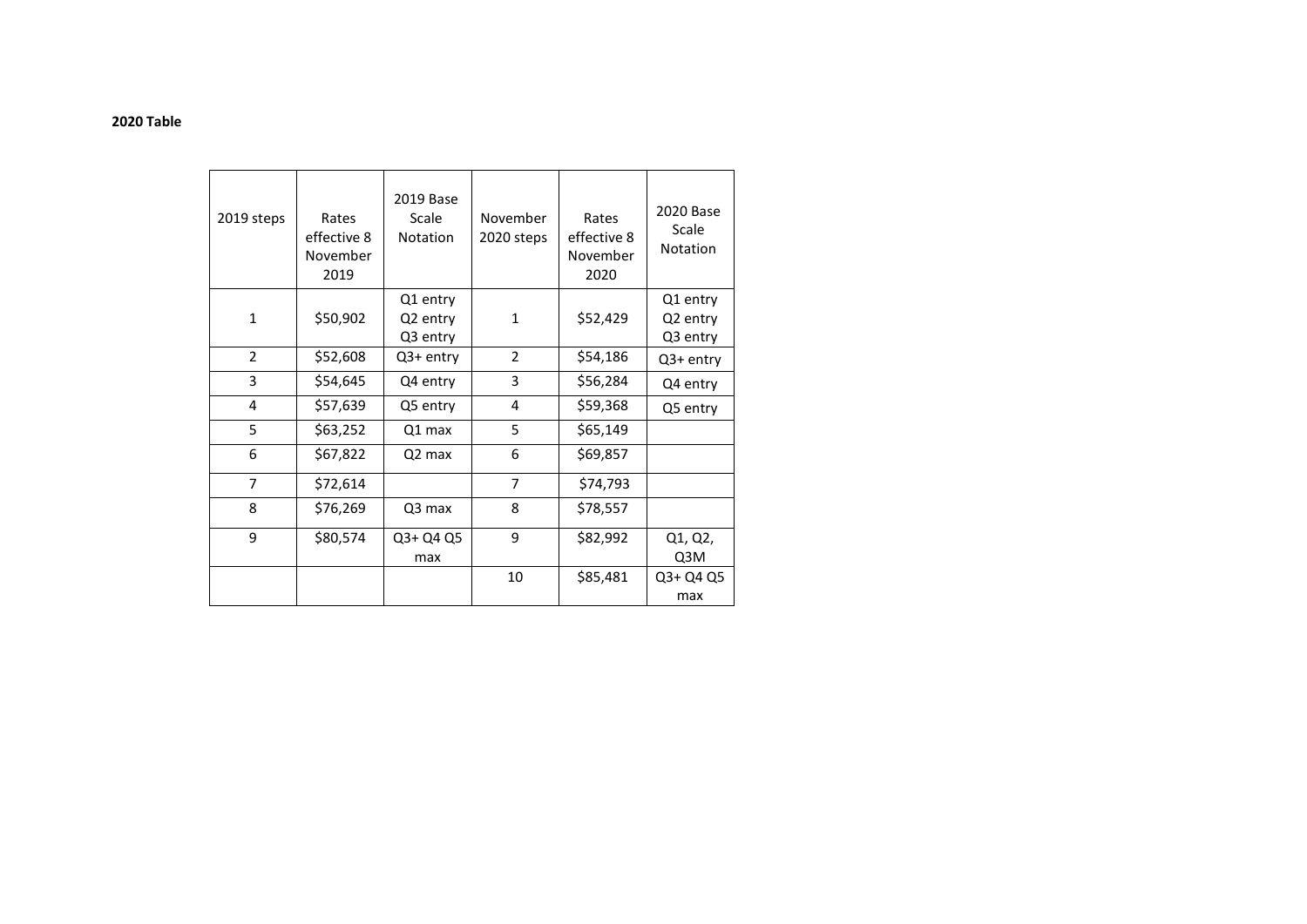#### **Overview**

Year 1) 2018 = 3 % increase and collapse first 4 steps and a \$500 1 off Year 2) 2019 = 3 % increase Year3) 2020 = 3 % increase plus new max steps (all those on a max step should move 1 step in 2020)

### **Total Movement within term / by 2020 for those on Max steps for at least 12 months in 2020**

 **Q1** can start moving from max step 5 to max step 9 - If the teacher has been on Q1 max for at least 12 months they will move to the new next step on 8 November 2020 (an increase of \$4,708 which is 7.2 %)

### **Total increase within the term for Q1 max is \$10,236 or 17.17 %**

 **Q2** can start moving from max step 6 to max step 9 - If the teacher has been on Q2 max for at least 12 months they will move to the new next step on 8 November 2020 (an increase of \$4,936 which is 7 %)

# **Total increase within the term for Q2 max is \$10,864 or 16.99 %**

 **Q3** can move from max step 8 to max step 9 – If the teacher has been on Q3 max for at least 12 months they will move to the new max step on 8 November 2020 (an increase of \$4,435 which is 5.6 %)

# **Total increase within the term for Q3 max is \$11,101 or 15.44 %**

 **Q3+ Q4 Q5** can start moving to new step 10 - If the teacher has been on Q3+ Q4 or Q5 max for at least 12 months they will move to the new max step on 8 November 2020 (an increase of \$2,489 which is 3 %)

### **Total Increase within the term for Q3+ Q4 Q5 max is \$9,532 or 12.55 %**